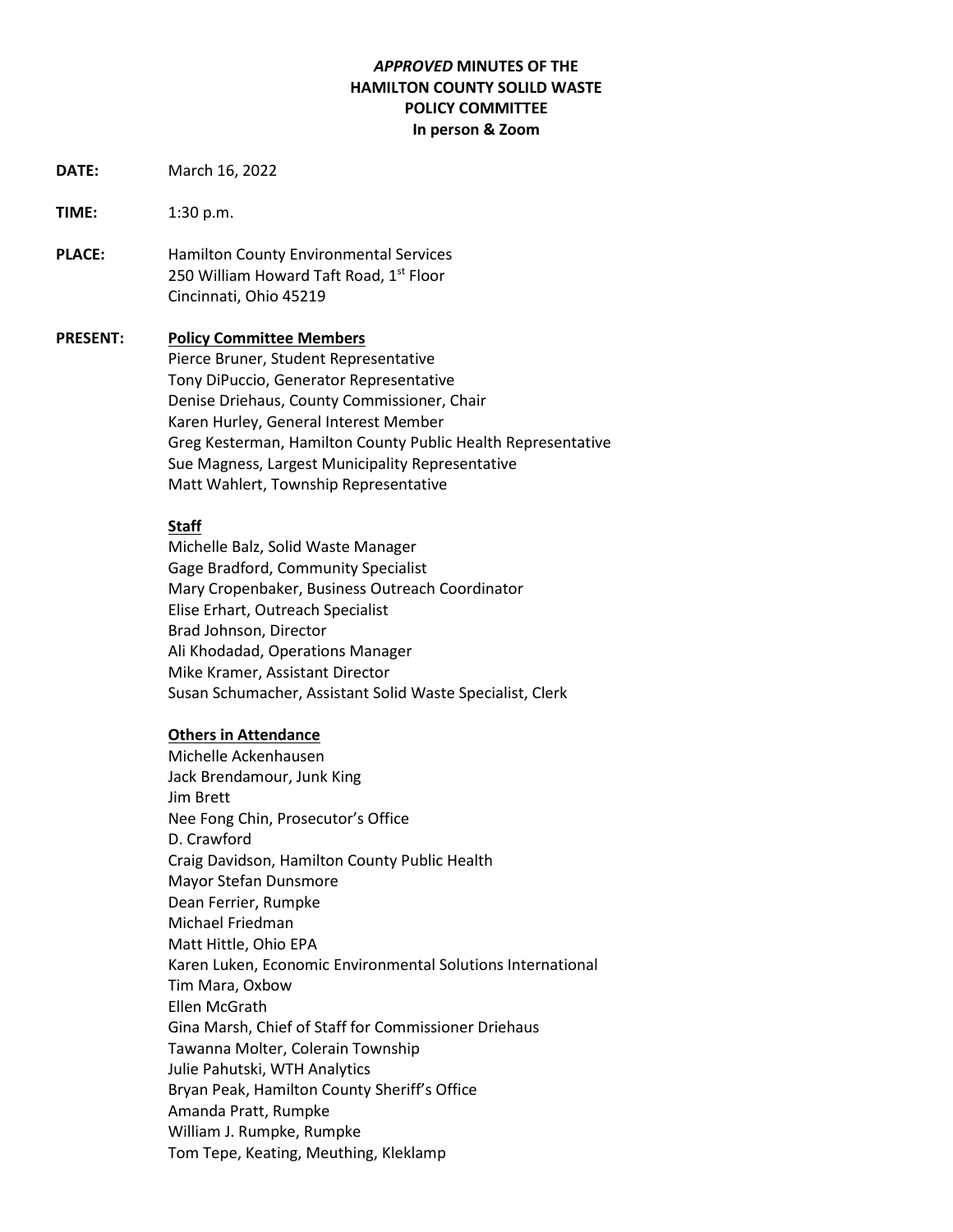**Policy Committee Meeting March 16, 2022 Page 2**

# Matt Tietsort Molly Yeager, Rumpke James Julie 606-929-5484

# **ABSENT: Policy Committee Members**

Bob Gedert, Public Member, Vice-Chair

# **1. INTRODUCTION/OPENING COMMENTS**

Ms. Driehaus called the meeting to order at 1:31 pm and asked everyone to introduce themselves.

## **2. CLERK'S REPORT**

Ms. Driehaus entertained a motion to approve the January 19, 2022 minutes. Ms. Hurley moved; Mr. Kesterman seconded. Ms. Magness and Mr. Wahlert abstained. Everyone in favor and the minutes were approved.

## **3. PUBLIC COMMENTS**

One public comment was given.

## **4. R3SOURCE REVENUE UPDATED/ANALYSIS from 2020**

Revenue from January, 2021 and January, 2020 was compared.

# **5. POLICY COMMITTEE ITEMS**

#### **a. Meeting Time Adjustment**

An explanation was given as to the reason for the request to adjust the meeting time to begin at 3:00 p.m. After discussion, the Committee concurred to have future meetings begin at 3:00 p.m.

#### **b. R3Source Infrastructure Grant Applications**

Three Infrastructure grant applications were received. After explanation by staff and discussion from the Committee, the Committee voted on each application separately.

Colerain Township: Mr. DiPuccio moved approval; Ms. Hurley seconded. Mr. Wahlert abstained. All else in favor.

Junk King: Mr. Wahlert moved approval; Mr. DiPuccio seconded. Ms. Hurley abstained. All else in favor. Queen City Commons: Mr. Kesterman moved approval; Ms. Hurley seconded. All in favor.

#### c. **Industry Representative**

Mr. DiPuccio's term expires in May. Mr. Kesterman and Ms. Magness will be on the interview committee for the new Industry Representative.

## **6. INFORMATIONAL ITEMS**

#### **a. Solid Waste Rules Update**

Being that the rules are in litigation, no update was given. However, comments could be heard. There was one comment heard.

#### **b. Hamilton County Plan Update (timeline, business analysis, stakeholder input, data analysis)**